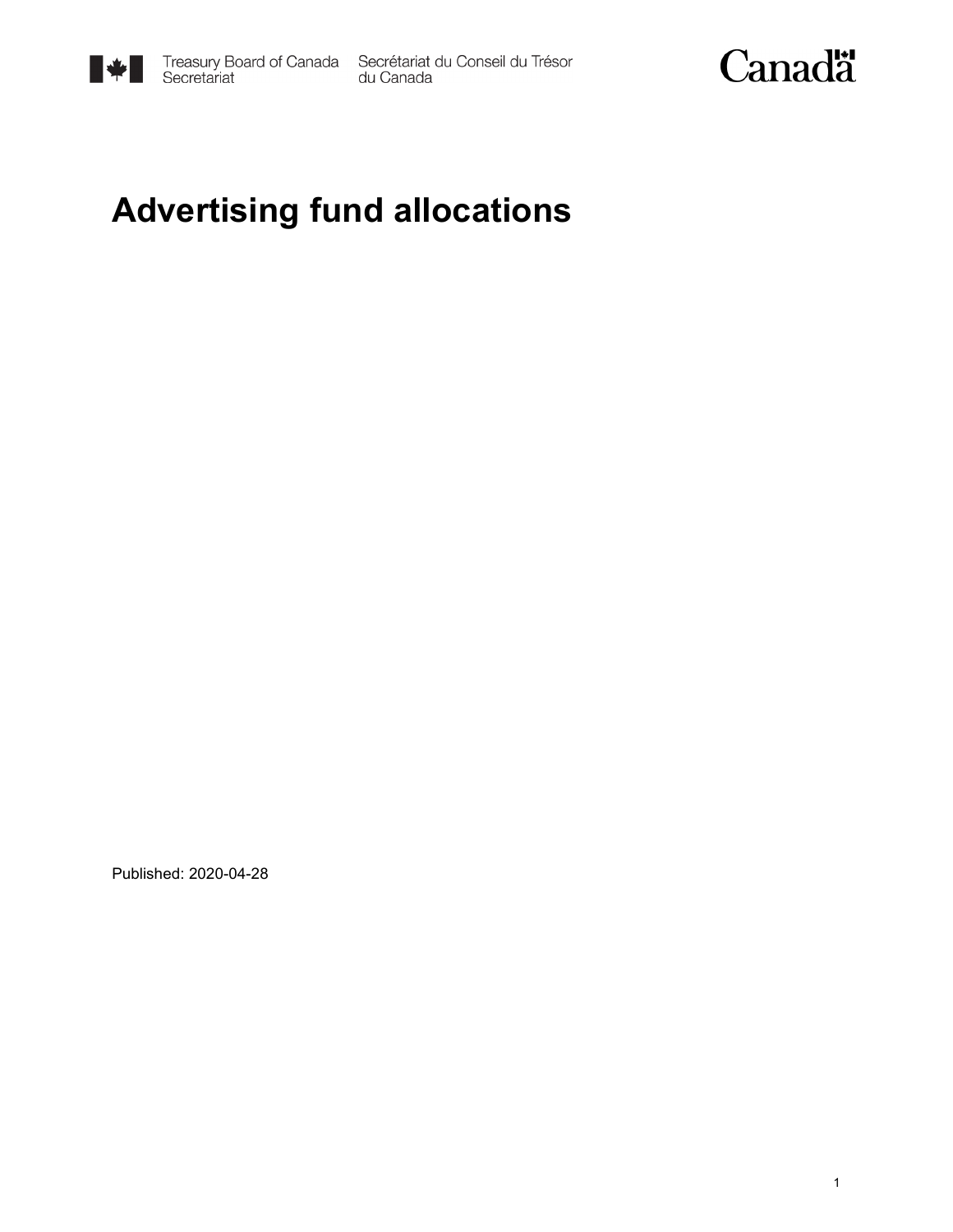© Her Majesty the Queen in Right of Canada, represented by the President of the Treasury Board, 2020

Published by Treasury Board of Canada, Secretariat 90 Elgin, Ottawa, Ontario, K1A 0R5, Canada

Catalogue Number: BT22-241/2020E-PDF ISBN or ISSN: 978-0-660-34740-0

This document is available on the Government of Canada website, [Canada.](https://www.canada.ca/en.html)ca

This document is available in alternative formats upon request.

Aussi offert en français sous le titre : Attributions des fonds pour la publicité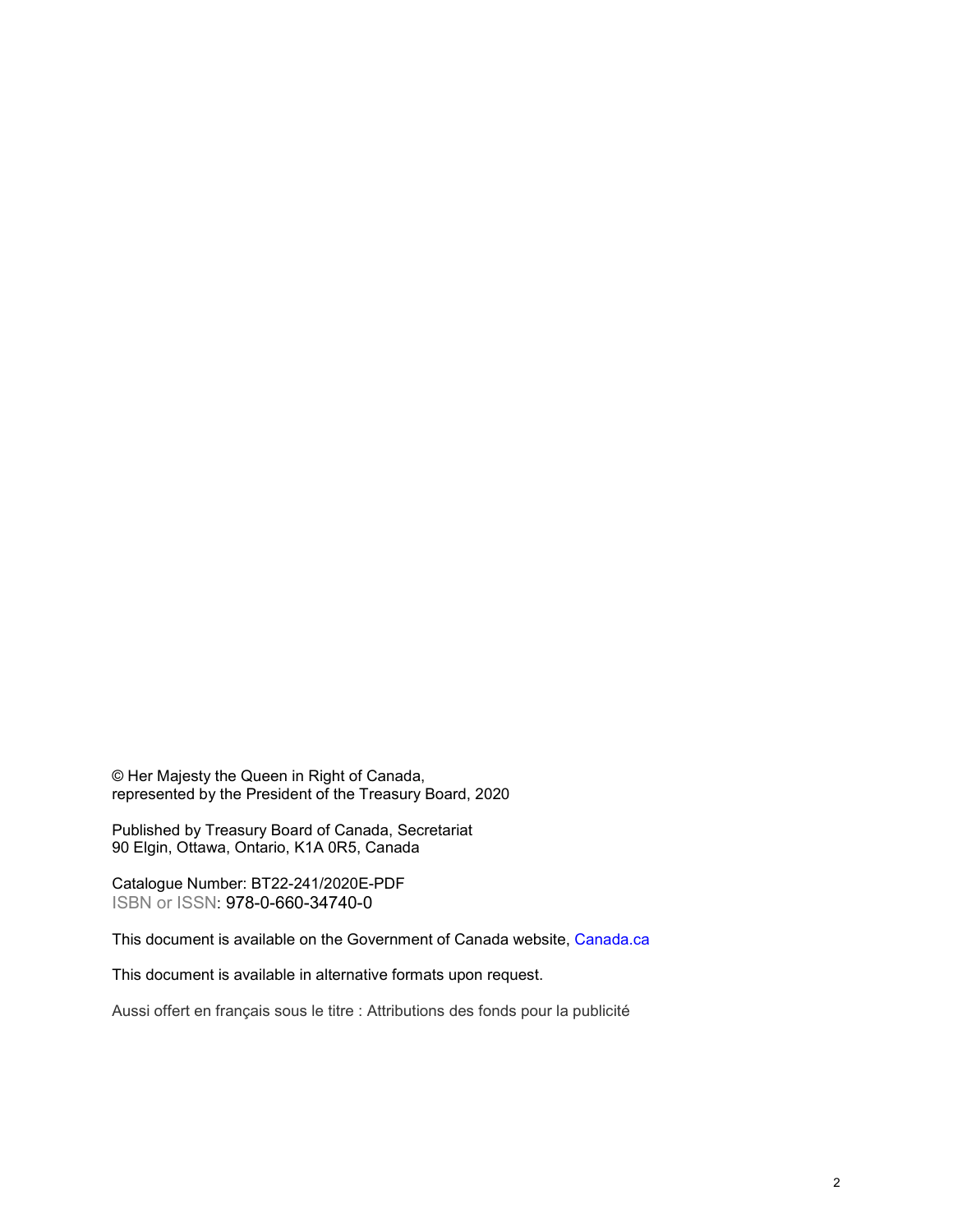

# **Advertising fund allocations**

Funding for federal advertising activities can come from the Central Advertising Fund, and/or from departmental reference levels. Allocations from the Central Advertising Fund are indicated below and updated quarterly.

The tables that follow list current year allocations. This information is [updated in January, April, July and October. Advertising allocations for](https://canada-preview.adobecqms.net/en/treasury-board-secretariat/services/government-communications/government-advertising/allocations-central-fund.html) previous years are also available.

## **2019-2020**

#### **January 1 to March 31, 2020 (Quarter 4)**

No new advertising allocations were made during Quarter 4

#### **October 1 to December 31, 2019 (Quarter 3)**

No new advertising allocations were made during Quarter 3

### **July 1 to September 30, 2019 (Quarter 2)**

No new advertising allocations were made during Quarter 2

#### **April 1 to June 30, 2019 (Quarter 1)**

| <b>Department/Agency</b>                           | <b>Campaigns</b>                                         | $2019 -$<br>$2020($ \$) |
|----------------------------------------------------|----------------------------------------------------------|-------------------------|
| <b>Employment and</b><br><b>Social Development</b> | Services for Seniors - Retirement and<br><b>Benefits</b> | 2,500,000               |
| Canada                                             |                                                          |                         |